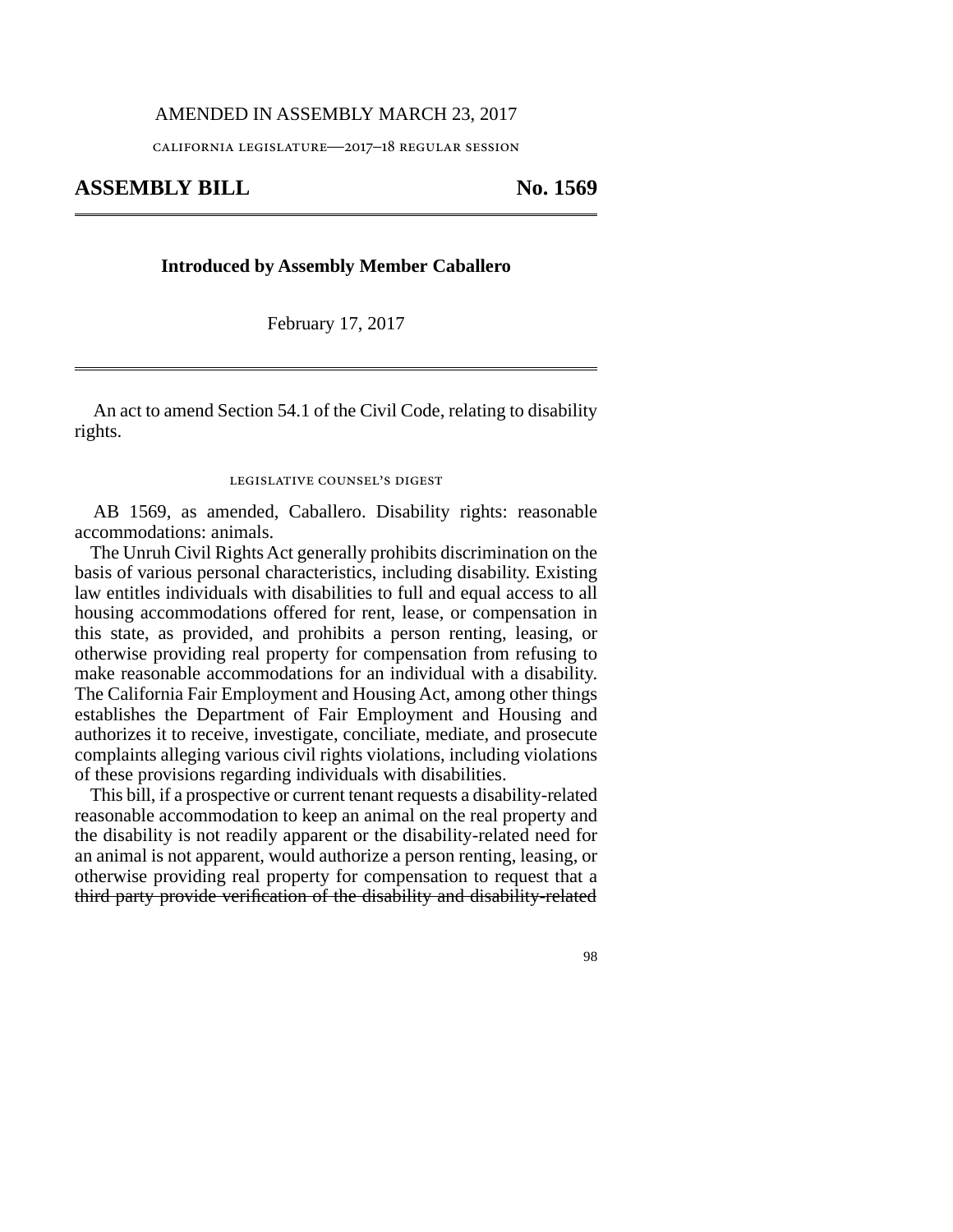need for the animal from the prospective or current tenant. *prospective or current tenant provide reliable verification of the disability and the disability-related need for the animal.* The bill would require that the third party, among other things, have specific knowledge of the prospective or current tenant's medical condition based on an individualized examination. The bill would specify that certain types of documentation would not be in and of themselves sufficient *or reliable* third-party verification and would authorize the person renting, leasing, or otherwise providing real property for compensation to request additional third-party verification from a reliable source if the prospective or current tenant only presents any of those types of documentation. The bill would exclude from these provisions guide dogs and service animals, as those terms are defined in specified statutes. The bill would make various findings and declarations.

Vote: majority. Appropriation: no. Fiscal committee: yes. State-mandated local program: no.

# *The people of the State of California do enact as follows:*

 line 1 SECTION 1. The Legislature finds and declares the following: 2 (a) It is beneficial for both landlords and prospective or current 3 tenants to have greater guidance as to what is sufficient verification 4 of a disability or disability-related need for an animal in those 5 situations in which a landlord may ask for verification of a 6 disability. This clarity will help both the landlord and the line 7 prospective or current tenant to constructively engage in the line 8 interactive process to determine if the prospective or current 9 tenant's animal may be reasonably accommodated without undue 10 hardship to the owner, including balancing the rights of existing 11 tenants with disabilities.

12 (b) Under existing law and pursuant to the settlement between 13 the Department of Fair Employment and Housing and the Irvine 14 Company, LLC., there are circumstances in which a landlord may 15 request that a prospective or current tenant requesting a reasonable 16 accommodation to keep an animal provide reliable verification of 17 his or her disability and the disability-related need for requesting 18 the animal. 19 (c) There are many persons, including internet vendors, who

20 will provide verifications or certifications that a prospective or

21 current tenant is disabled or has a disability-related need for an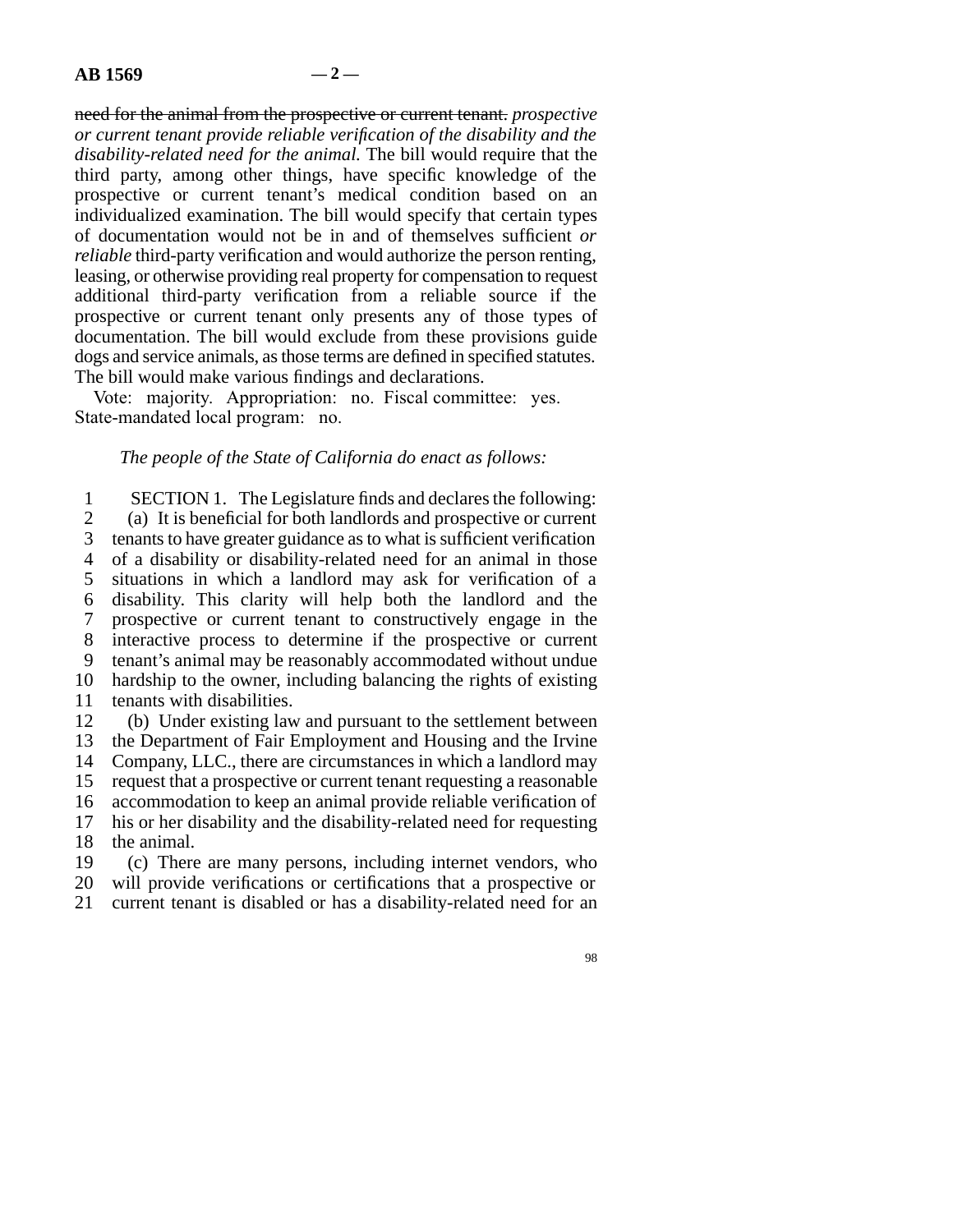line 1 animal without ever meeting the person requesting verification or 2 certification or conducting any type of examination. These<br>3 providers, sometimes referred to as "letter mills" and whose providers, sometimes referred to as "letter mills" and whose line 4 primary business is providing verifications and certifications for 5 profit, are both offline and online and are located throughout the 6 United States and the world.

 line 7 (d) These "letter mills" directly harm the disabled. Many 8 prospective or current tenants will pay for online certifications and 9 letters believing that to be an easy way to provide documentation 10 of their disability and disability-related need for an animal. This 11 documentation, however, is typically insufficient, resulting in the 12 prospective or current tenant still having to obtain proper 13 documentation.

14 SEC. 2. Section 54.1 of the Civil Code is amended to read:

 $15$   $54.1$ . (a) (1) Individuals with disabilities shall be entitled to 16 full and equal access, as other members of the general public, to 17 accommodations, advantages, facilities, medical facilities, 18 including hospitals, clinics, and physicians' offices, and privileges 19 of all common carriers, airplanes, motor vehicles, railroad trains, 20 motorbuses, streetcars, boats, or any other public conveyances or 21 modes of transportation (whether private, public, franchised, 22 licensed, contracted, or otherwise provided), telephone facilities, 23 adoption agencies, private schools, hotels, lodging places, places 24 of public accommodation, amusement, or resort, and other places 25 to which the general public is invited, subject only to the conditions to which the general public is invited, subject only to the conditions 26 and limitations established by law, or state or federal regulation, 27 and applicable alike to all persons.

28 (2) As used in this section, "telephone facilities" means tariff 29 items and other equipment and services that have been approved 30 by the Public Utilities Commission to be used by individuals with 31 disabilities in a manner feasible and compatible with the existing 32 telephone network provided by the telephone companies. 33 (3) "Full and equal access," for purposes of this section in its

34 application to transportation, means access that meets the standards 35 of Titles II and III of the Americans with Disabilities Act of 1990 line 36 (Public Law 101-336) and federal regulations adopted pursuant 37 thereto, except that, if the laws of this state prescribe higher 38 standards, it shall mean access that meets those higher standards.  $\delta$  39 (b) (1) Individuals with disabilities shall be entitled to full and 40 equal access, as other members of the general public, to all housing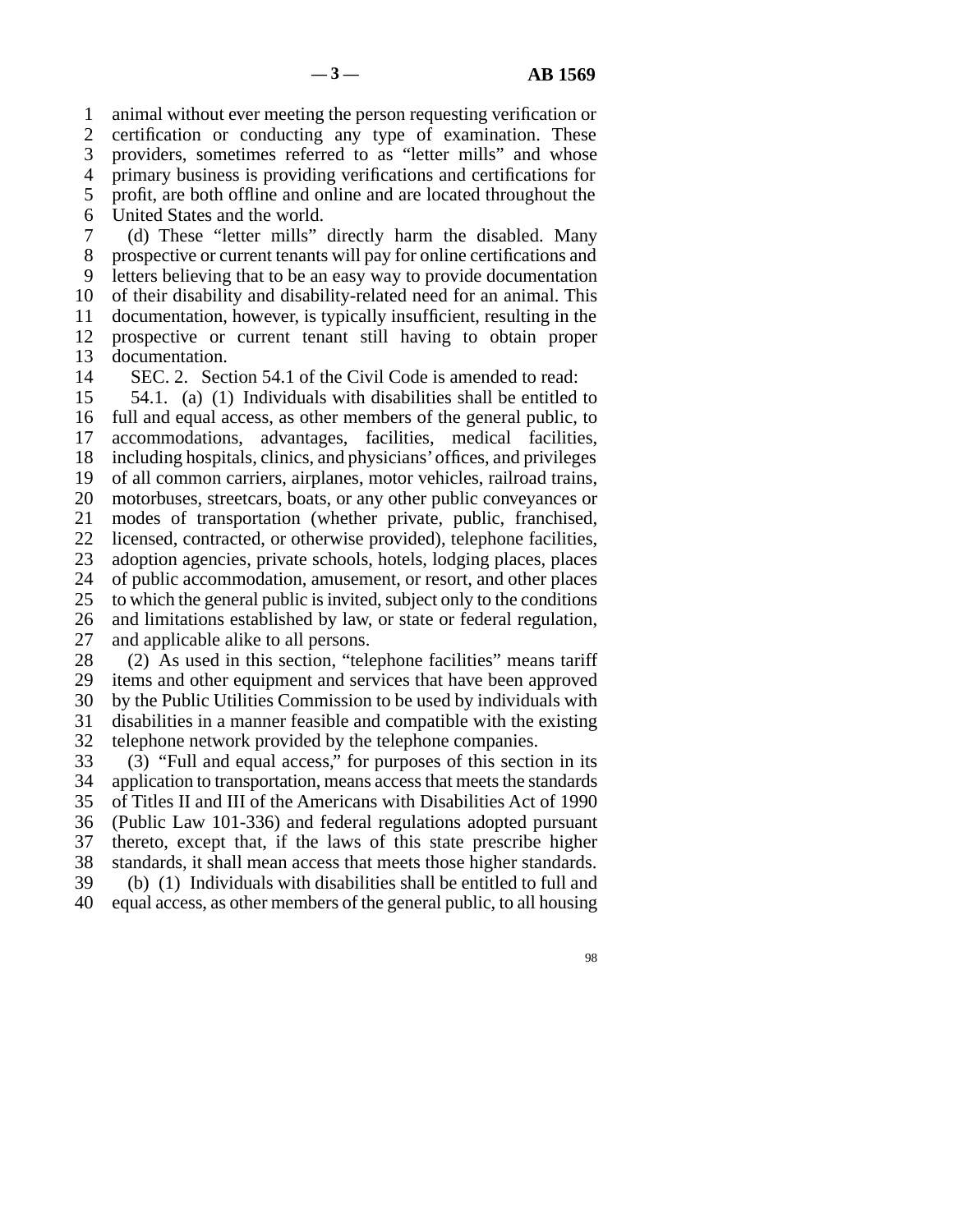1 accommodations offered for rent, lease, or compensation in this 2 state, subject to the conditions and limitations established by law,<br>3 or state or federal regulation, and applicable alike to all persons. or state or federal regulation, and applicable alike to all persons.

 line 4 (2) "Housing accommodations" means any real property, or 5 portion of real property, that is used or occupied, or is intended, 6 arranged, or designed to be used or occupied, as the home, line 7 residence, or sleeping place of one or more human beings, but 8 shall not include any accommodations included within subdivision 9 (a) or any single-family residence the occupants of which rent, 10 lease, or furnish for compensation not more than one room in the 11 residence.

 $12$  (3) (A) A person renting, leasing, or otherwise providing real 13 property for compensation shall not refuse to permit an individual 14 with a disability, at that person's expense, to make reasonable 15 modifications of the existing rented premises if the modifications 16 are necessary to afford the person full enjoyment of the premises. 17 However, any modifications under this paragraph may be 18 conditioned on the disabled tenant entering into an agreement to 19 restore the interior of the premises to the condition existing before 20 the modifications. No additional security may be required on 21 account of an election to make modifications to the rented premises 22 under this paragraph, but the lessor and tenant may negotiate, as 23 part of the agreement to restore the premises, a provision requiring 24 the disabled tenant to pay an amount into an escrow account, not<br>25 to exceed a reasonable estimate of the cost of restoring the to exceed a reasonable estimate of the cost of restoring the 26 premises.

27 (B) A person renting, leasing, or otherwise providing real 28 property for compensation shall not refuse to make reasonable 29 accommodations in rules, policies, practices, or services, when 30 those accommodations may be necessary to afford individuals with 31 a disability equal opportunity to use and enjoy the premises.

32 (C) (i) A person renting, leasing, or otherwise providing real 33 property for compensation may, if a prospective or current tenant 34 requests a disability-related reasonable accommodation to keep 35 an animal on the real property and the disability is not readily 36 apparent or the disability-related need for an animal is not apparent, 37 request that a third party provide verification of the disability and 38 disability-related need for the animal from the prospective or 39 current tenant. *prospective or current tenant provide both* (I) line 40 *reliable third-party verification or other reliable verification of*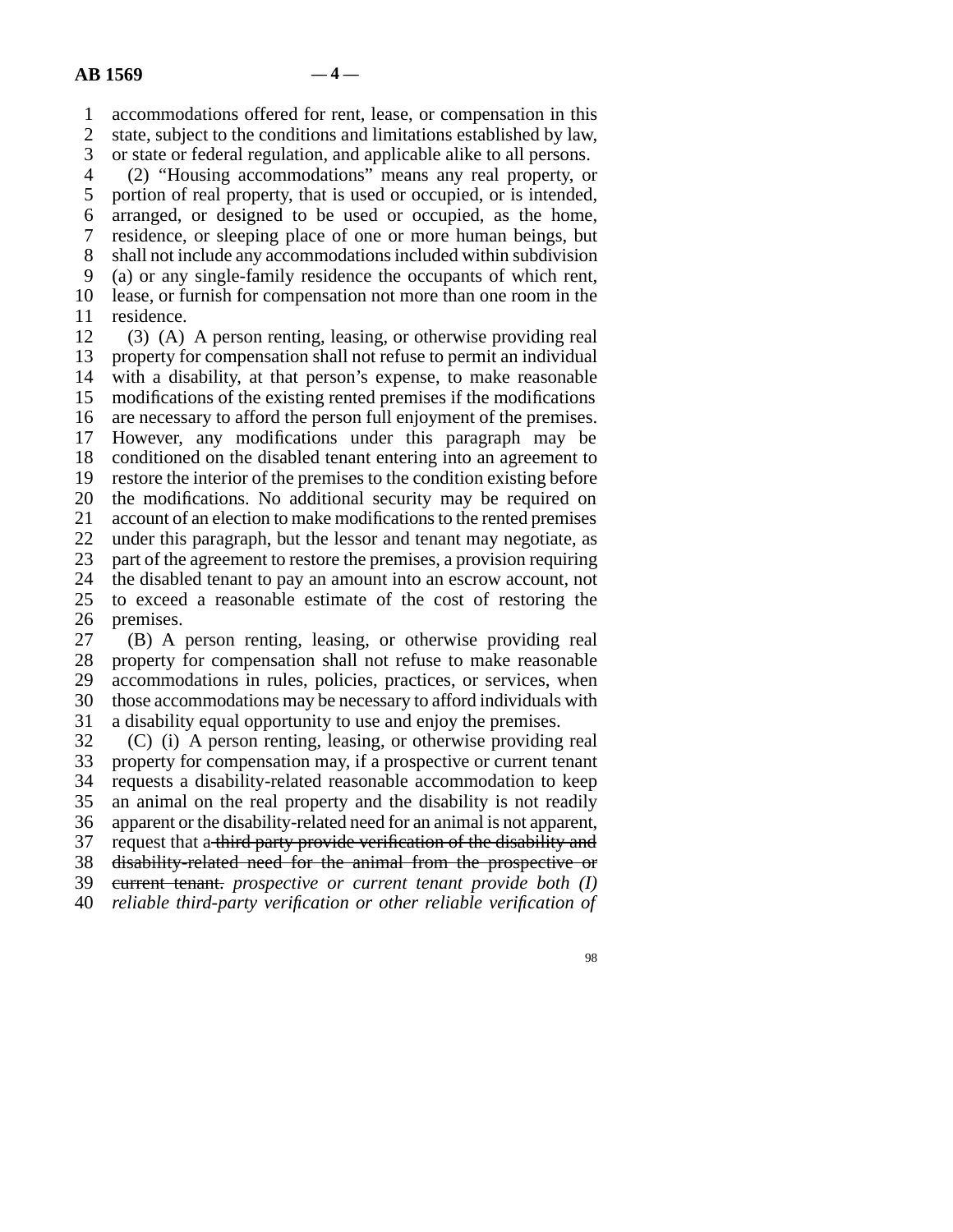line 1 *the disability and (II) reliable third-party verification of the* 2 *disability-related need for the animal*. The third party verifying 3 the disability and the disability-related need for the animal shall 4 be located in the United States and have specific knowledge of the 5 prospective or current tenant's medical condition based on an line 6 individualized examination. That examination shall include an line 7 in-person meeting with the prospective or current tenant. The third 8 party shall not be operating primarily as a business to provide 9 certifications for persons requesting verification of animals 10 requested as reasonable accommodations. *The third-party* 11 *verification shall include the third party's name, address, and* 12 *telephone number or email address.* 

13 (ii) The following types of documentation shall not be in and 14 of themselves sufficient *or reliable* third-party verification that a 15 prospective or current tenant requires an animal as a reasonable 16 accommodation, and the person renting, leasing, or otherwise 17 providing real property for compensation may request additional 18 third-party verification from a reliable source if the prospective or 19 current tenant only presents any of those types of documentation: 20 (I) An identification card or certificate for a registered service 21 animal<sub>ing</sub> card, registration, or certificate for an animal presented

22 *without additional third-party verification from a reliable source.*<br>23 **(H)** An emotional support animal prescription letter.

(II) An emotional support animal prescription letter.

 $\begin{array}{cc} 24 & \text{(\text{HH})} \\ 25 & \text{(II)} \end{array}$  line 25 *(II)* Any certificate, *registration, emotional support animal* 26 *letter*, letter of prescription, doctor's or any other kind of note or 27 letter obtained from an online source.

28  $(HV)$ 

29 *(III)* Documentation that does not indicate that the provider of 30 the documentation ever met the prospective or current tenant or 31 performed an individualized examination.

32 (iii) This subparagraph shall not apply to a "guide dog," "signal" 33 dog," or "service dog," as defined in paragraph (6), or a "service 34 animal," as defined in Section 113903 of the Health and Safety 35 Code.

36 (4) This subdivision does not require a person renting, leasing, 37 or providing for compensation real property to modify his or her 38 property in any way or provide a higher degree of care for an 39 individual with a disability than for an individual who is not 40 disabled.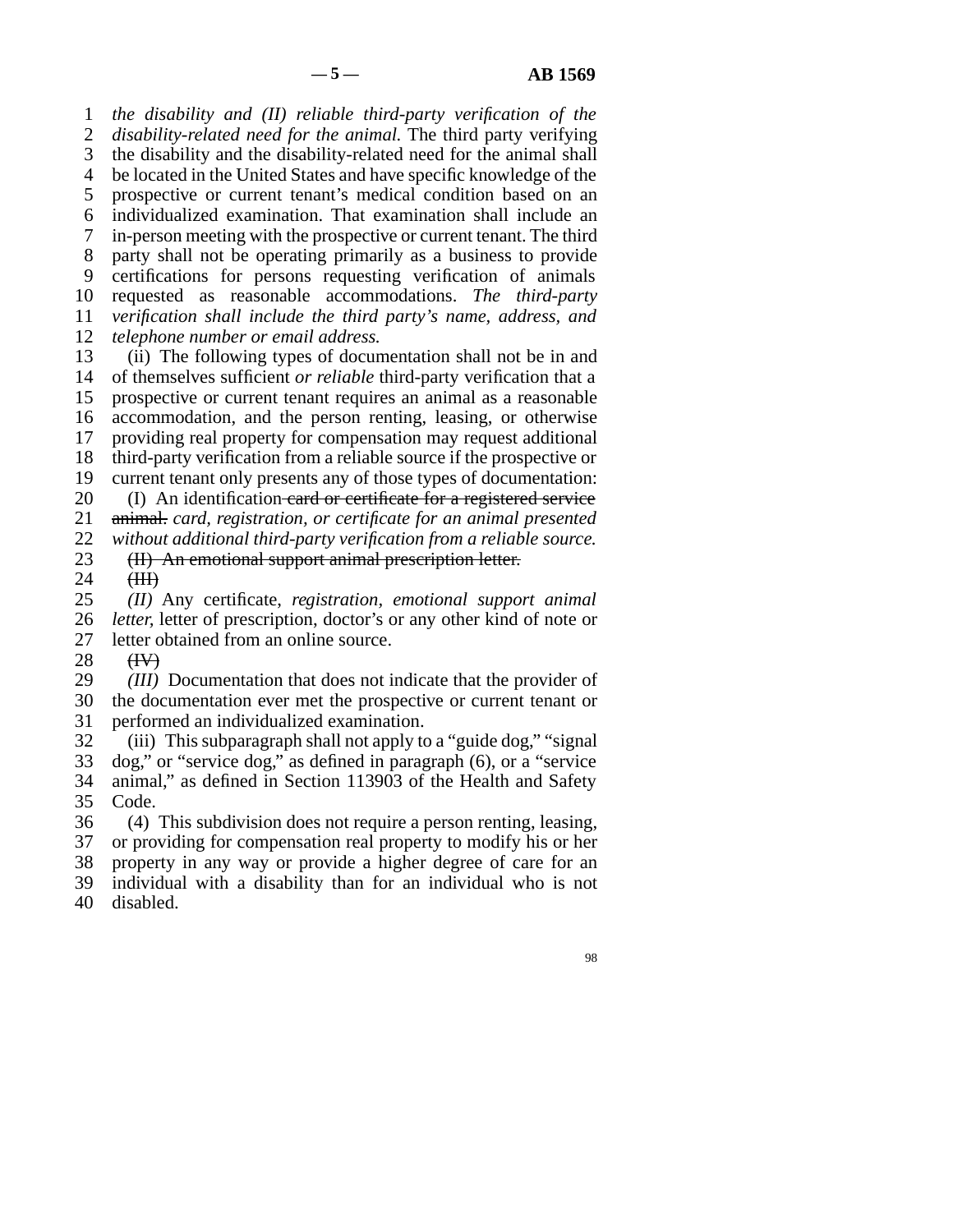line 1 (5) Except as provided in paragraph (6), this part does not 2 require a person renting, leasing, or providing for compensation 3 real property, if that person refuses to accept tenants who have 4 dogs, to accept as a tenant an individual with a disability who has  $5$  a dog.

 $\delta$  (6) (A) It shall be deemed a denial of equal access to housing 7 accommodations within the meaning of this subdivision for a 8 person, firm, or corporation to refuse to lease or rent housing 9 accommodations to an individual who is blind or visually impaired 10 on the basis that the individual uses the services of a guide dog, 11 an individual who is deaf or hard of hearing on the basis that the 12 individual uses the services of a signal dog, or to an individual 13 with any other disability on the basis that the individual uses the 14 services of a service dog, or to refuse to permit such an individual 15 who is blind or visually impaired to keep a guide dog, an individual 16 who is deaf or hard of hearing to keep a signal dog, or an individual 17 with any other disability to keep a service dog on the premises.

18 (B) Except in the normal performance of duty as a mobility or 19 signal aid, this paragraph does not prevent the owner of a housing 20 accommodation from establishing terms in a lease or rental 21 agreement that reasonably regulate the presence of guide dogs, 22 signal dogs, or service dogs on the premises of a housing 23 accommodation, nor does this paragraph relieve a tenant from any

24 liability otherwise imposed by law for real and personal property<br>25 damages caused by such a dog when proof of the damage exists.

damages caused by such a dog when proof of the damage exists.

26 (C) (i) As used in this subdivision, "guide dog" means a guide<br>27 dog that was trained by a person licensed under Chapter 9.5 dog that was trained by a person licensed under Chapter 9.5 28 (commencing with Section 7200) of Division 3 of the Business 29 and Professions Code or as defined in the regulations implementing 30 Title III of the Americans with Disabilities Act of 1990 (Public 31 Law 101-336).

32 (ii) As used in this subdivision, "signal dog" means a dog trained 33 to alert an individual who is deaf or hard of hearing to intruders 34 or sounds.

35 (iii) As used in this subdivision, "service dog" means a dog 36 individually trained to the requirements of the individual with a 37 disability, including, but not limited to, minimal protection work, 38 rescue work, pulling a wheelchair, or fetching dropped items.

39 (7) It shall be deemed a denial of equal access to housing 40 accommodations within the meaning of this subdivision for a